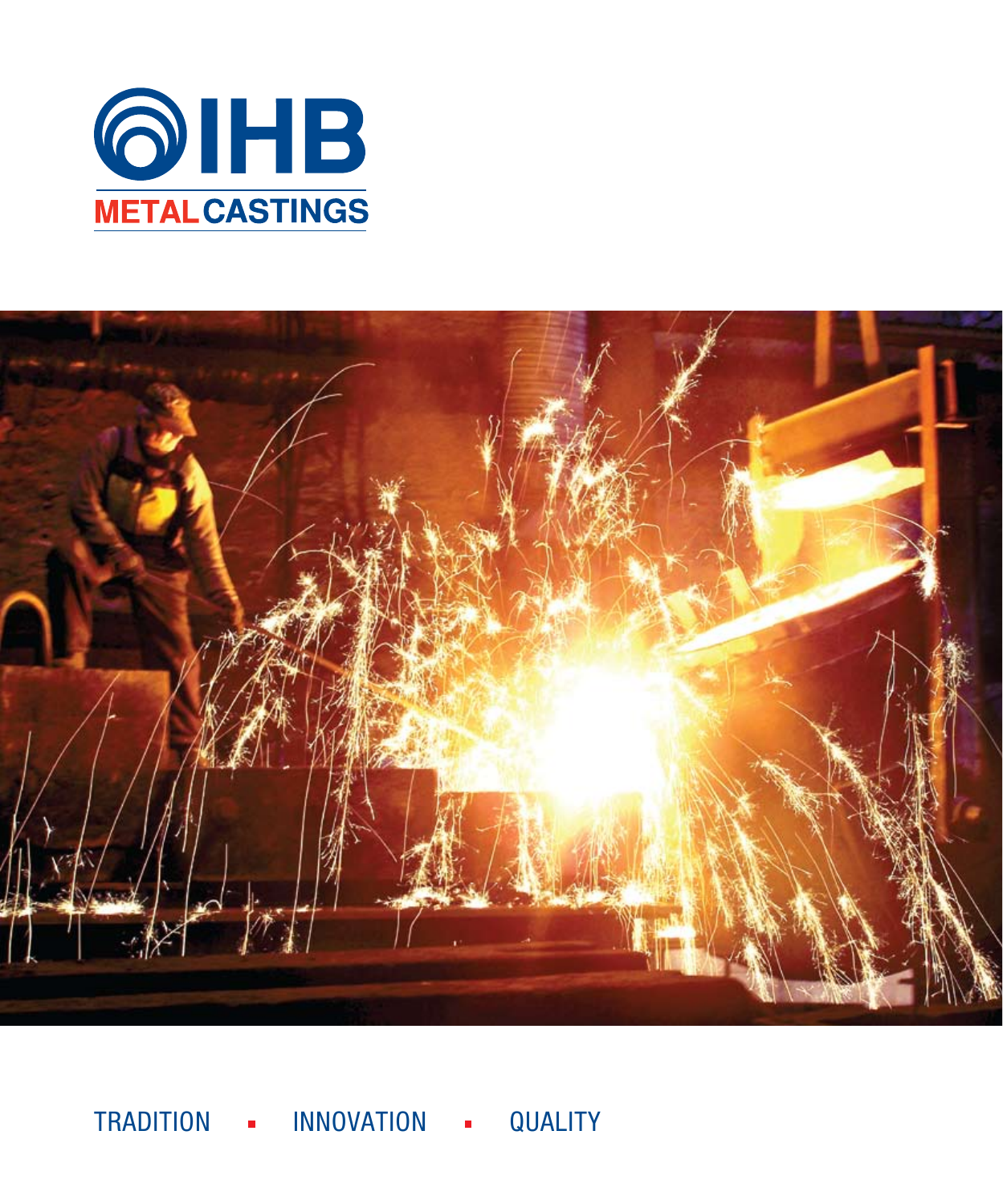

**IHB METAL CASTINGS AD** is the inheritor of LEYARMACH AD, a joint stock company with majority shareholder ZMM BULGARIA HOLDING AD, which was founded in 2001. Originally the foundry was built in 1985 and has its own facilities, which haven't stopped operating since its establishment.

**ZMM BULGARIA HOLDING AD** is the European leading producer of universal and CNC lathes, electric motors and hydro generators, which exports to more than 80 countries in the world. For more information please visit www.zmmbulgaria.com.

**ZMM BULGARIA HOLDING** is a part of **INDUSTRIAL HOLDING BULGARIA**, which is one of the biggest industrial groups in Bulgaria, operating mainly in the maritime transport businesses, port activities, ship building and ship repair, machine building and etc. For details: www.bulgariaholding.com.

### TRADITION - INNOVATION - QUALITY

Our goal is to become the most reliable, the most searched and high-quality castings supplier in the Bulgarian and European markets, to respond to all of our customers' needs and requirements, with more high-tech, more innovative and effective solutions and to strengthen our position as a company with extensive experience and traditions in the area of metal casting.

Our philosophy is based on the personalized approach and cooperation with customers, which we consider to be the foundation for long standing and beneficial relationships. We firmly believe that you will find a professional and loyal partner in **IHB METAL CASTINGS**.

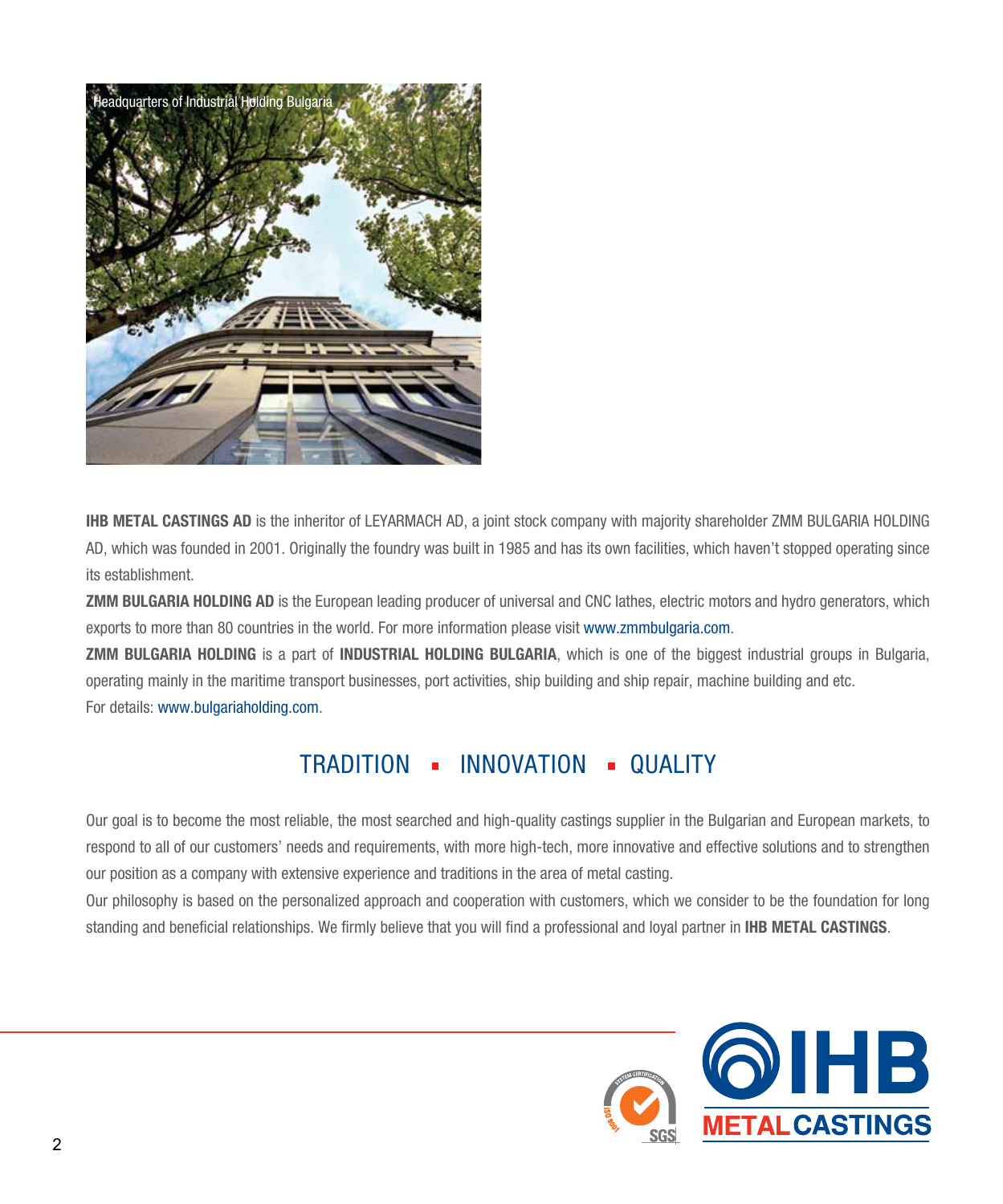

# **MANUFACTURE OF CASTINGS FROM GREY AND NODULAR CAST IRON**

The castings of our company are well known among final users in the manufacturing of all kind of machine tools and metal cutting machines, wide range of castings for universal lathes, CNC lathes, like bodies, bed slides, columns, tailstocks, foundations, feed and gear boxes and etc., production of parts for hydro generators and electric motors, pumps and etc. all over the Europe. We provide also the pattern-core equipment, which is in accordance to our own metal casting technology and guarantee the high quality of the inner and outer surfaces of the castings.

Our main driving forces are the constant improvement and development, the implementation of new technologies and innovations. This process started from 2008 and since then the foundry operates with new induction furnace INDUCTOTERM 2x5t Dual Track. In the end of 2014 in **IHB METAL CASTING** installed three brand new innovative mixers for sand mixing. In the beginning of 2015 we renewed our regeneration system. We keep developing our production capacities and looking forward for new solutions and future possibilities.

- **IHB METAL CASTINGS AD have traditions in pouring of castings from modified gray cast iron according to EN 1561 and nodular cast iron - according to EN 1563.**
- **We have specialized in castings with medium and high degree of complexity in single and small series (approximately 30 pieces per month) with single weights:**
	- **For gray cast iron from 80 to 8 000 kg per unit;**
	- **For nodular cast iron from 50 to 3 000 kg per unit;**
	- **For steel castings to 200 kg per unit.**
- **We are capable of producing a wide range of wooden patterns and core equipment according to the requirement of our own casting technology, providing class of accuracy from GTB17 to GTB18 according to DIN1685.**
- **The production capacity of the foundry is more than 4000 tons annually.**
- **Castings are provided with and without rough machining regarding customer's preferences.**
- **n** The foundry has implemented and certificated system for managing of quality, in accordance with all of the requirements of **EN ISO 9001.**
- **Our employees have the necessary professional qualification, knowledges and experience for the production of high quality castings.**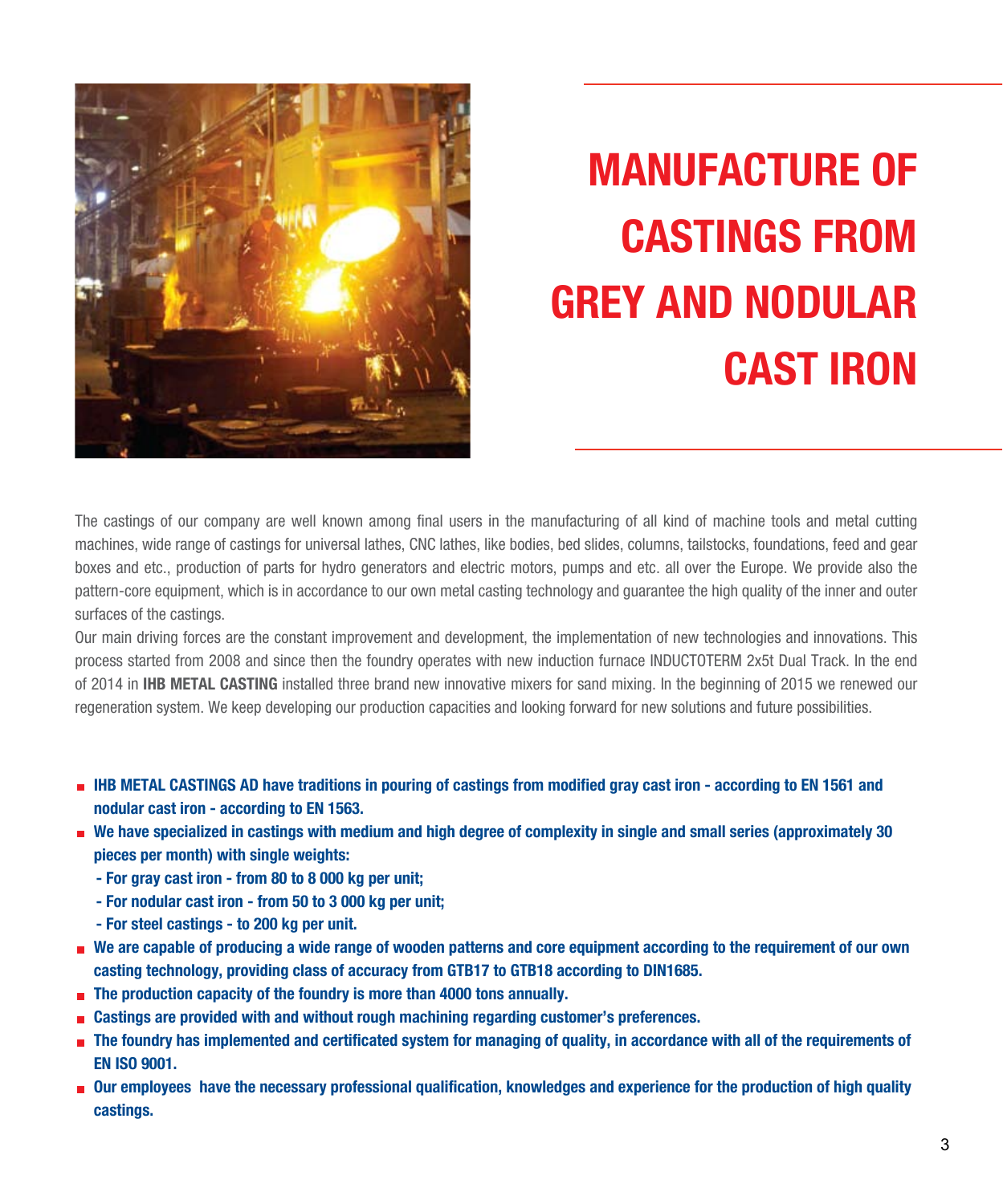## **BASIC ACTIVITIES**



### MOULDING

The foundry moulds and cores are made of furan mixtures. The furan resins with low nitrogen content and high quality are delivered by renowned European producer Filly Mazzon. Bulgarian quartz sand is also used.

The moulding is done on three production sections specialized in large-size castings, middle-size castings and small-size castings with the following mixers:

#### **Vertical Mixer Spartan III 335AB - OMEGA (England)**

The productivity is 35 tons per hour on the working site for large castings. The maximum single weight of the castings is to 10 000kg. The maximum dimensions of the moulding flasks is to L=9200mm, B=1400mm, H=1150mm.

#### **Vertical Mixer Spartan III 310AB - OMEGA (England)**

Productivity is 12 tons per hour on the working sites for middle and small castings. The maximum single weigh of the castings is to 2000kg. The dimensions of the standard flasks is to L=1500mm, B=1000mm, H max=620mm.



## CORES MAKING

The cores manufacturing is on the basis of furan resins. Graphite and corundum paints with isopropanol diluent are delivered by our suppliers together with furan resins.

#### **There are two mixers, which provide the manufacturing of the cores in two production sections:**

- Vertical mixer Spartan III 305 P OMEGA (England) equipped by radio system for identification of the core boxes with productivity of 6 tons per hour.
- Fordath mixer (Germany) with productivity 4 tons per hour.
- The production sector is equipped by station for painting of cores.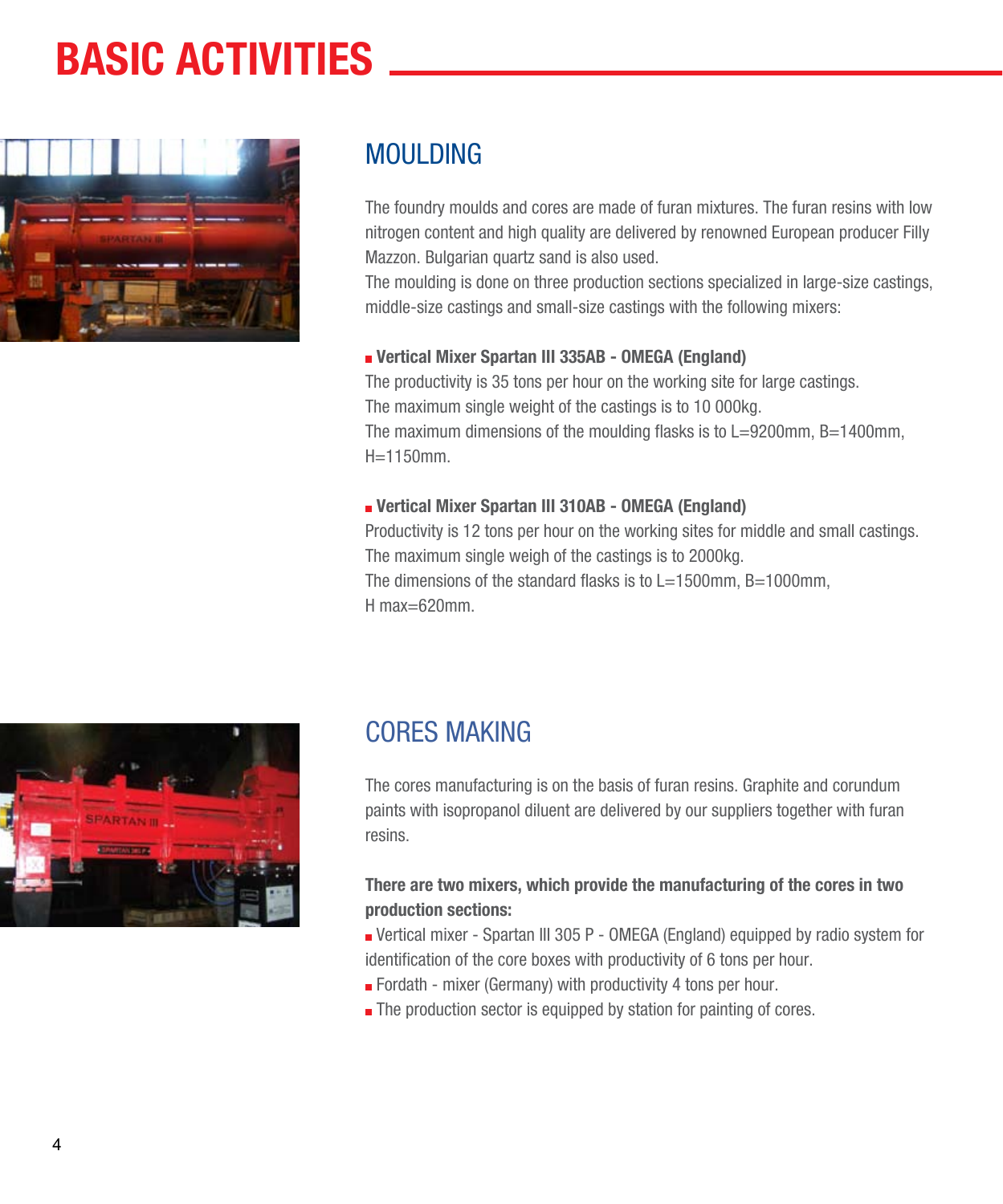

## POURING OF THE METALS

The melting shop where liquid metal is obtained includes the following aggregates:

- Induction furnace Inductotherm 2x5t Dual Track;
- $\blacksquare$  Induction furnace Radyne England . Equipped with two interchangeable ladles with capacities of 5 tons and 2,5 tons;
- Induction furnace AEG Elotherm Germany Capacity of 500 kg.

The foundry possesses stores and section for the preparation of the metal before the melting process. Pig iron, steel and cast iron scrap, own return, ferroalloys, inoculants, carburizers and others are put in the burden, controlled by certificates and foundry analysis. IHB METAL CASTINGS uses high quality inoculants of ELKEM - Norway.

#### **IHB METAL CASTINGS produces:**

Castings from modified gray cast irons, according to EN 1561/2000, with single weights from 80 to 8000 kg per unit, from the following grades:

- **EN** GJL 150;
- **EN** GJL 200;
- **EN** GJL 250:
- **EN** GJL 300;
- $\blacksquare$  EN- GJL 350.

Castings from nodular cast irons, according to EN 1563/2000, with single weights from 50 to 3000 kg per unit, from the following grades:

- **EN** GJS 400 -15;
- $\blacksquare$  EN GJS 500 7;
- **EN** GJS 600 3;
- **EN** GJS 700 2;

Castings from steel - up to 200 kg per unit.

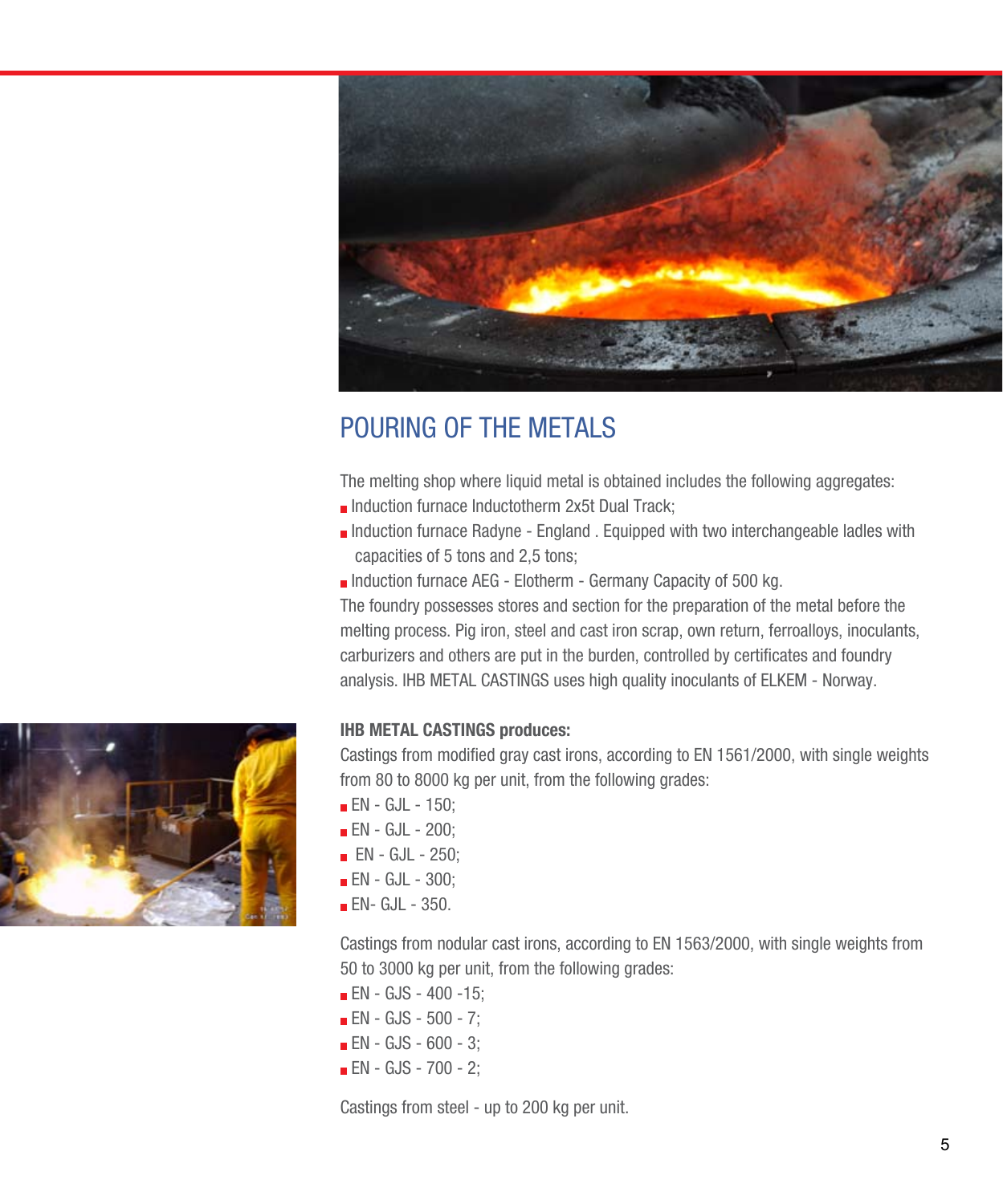## **BASIC ACTIVITIES**



### CLEANING OF THE CASTINGS

#### **SHOT BLASTING AND SAND BLASTING.**

The cleaning of the castings is done in a separate part of the workshop and includes removing of gating system, rough grinding, shot blasting in the chamber COGEIM - Italy, with 5 turbines and shot speed - 80 m/sec. The dimension of the working chamber is: 3000 mm x 3500 mm x 5350 mm. By customer's request sand blasting of the castings according to ISO 8501 - 1/1994 could be done.





## ADDITIONAL PROCESSES AND TECHNOLOGIES

#### **MANUFACTURING OF PATTERNS:**

The patterns workshop has existed since the establishment of the foundry and has not stopped its working process. It is specialized in the manufacturing of wooden patterns. Most of the people who work there have long experience as workers in patterns workshops and can accomplish various complex tasks. A computer program "SolidWorks" is available in the patterns workshop.

#### **B** SAND REGENERATION:

After pouring and chilling, the moulds are discharged from the moulding mixture which is totally recovered by means of installation KLEIN - Germany, with two vibrating mills, chilling and secondary recovering in a foaming layer. It is delivered automatically after that to the working sites by a low - speed pneumatic transport.

#### **EXPLOREMENT:**

Heat treatment is done with a heat treating furnace "SDO-125" - Bulgaria. Tmax=1000 o C;

The dimension of the working chamber is: 2200 x 1000 x 1000 mm. The following processes are performed there:

- **stress relieving of the castings from gray cast irons;**
- $\blacksquare$  ferritizing annealing of the castings from nodular cast iron;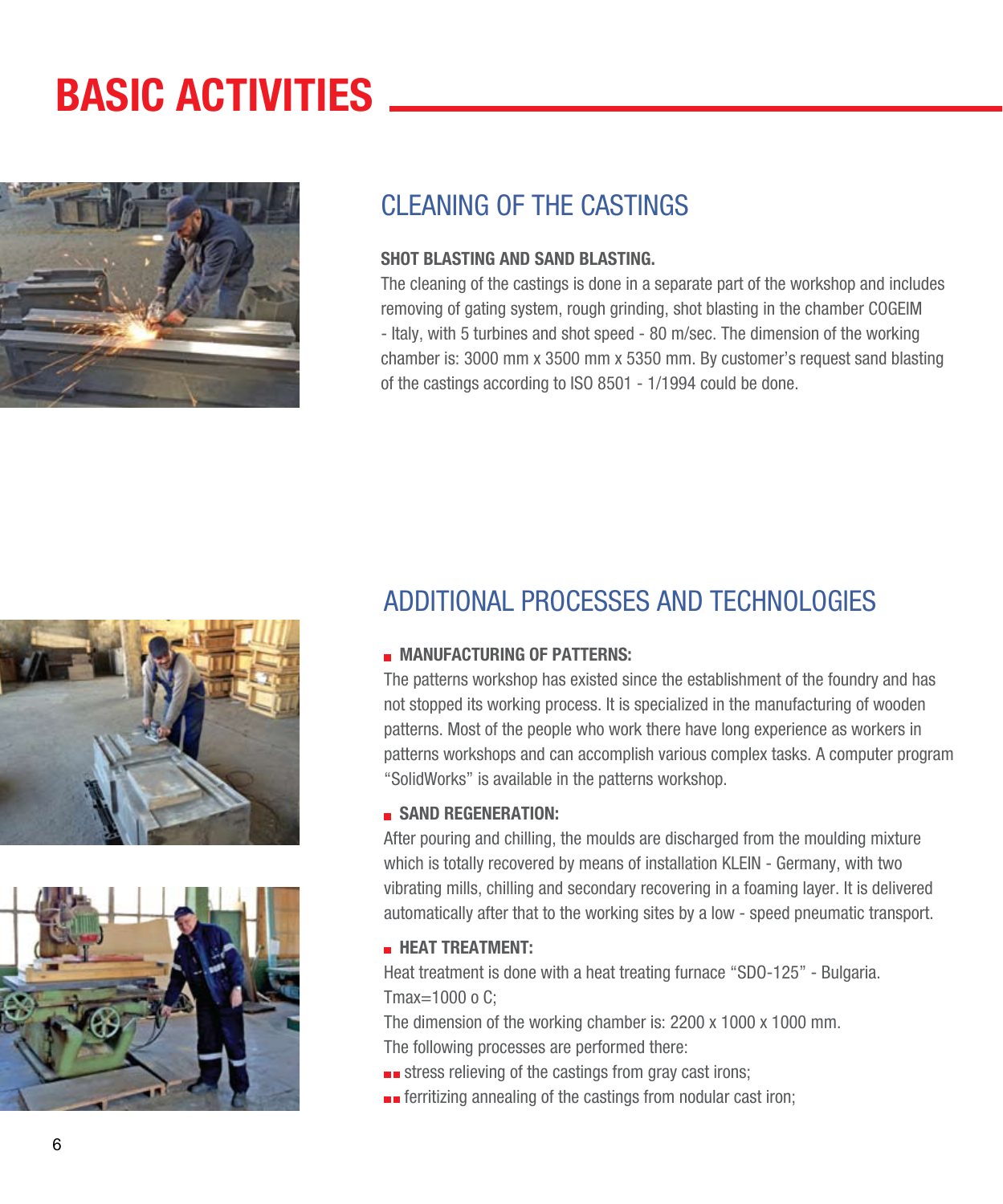



#### **PRIMING:**

At the customer's request priming of castings can be accomplished.

#### **CONTROL:**

Chemical control, control of mechanical properties, hardness, metallographic analysis, sand examination.

#### **Example 2** Central laboratory.

The chemical laboratory has a vacuum spectrometer - new generation Spectromax for analysis of 26 chemical elements (for ferrous metals) and equipped with computer.

The metallographic laboratory has technology for metals structure testing including microscope NEOPHOT2. The mechanical tests of the metals are made with other machines for hardness, toughness and tensile strength. The tests of the sands and paints are carried out in a separate part of the laboratory with the devices GEORG FISHER. All of the devices have undergone obligatory tests, calibration and certification by the licensed institutions.

#### **Dimensions control.**

Dimension control is performed by qualified personnel with a large scale of devices and appliances for measurements upon a table for tracing of the castings.

**Examination.** Magnetic particle examination.

At customer's request magnetic particle examination could be done.



## **CERTIFICATES**

#### **IHB METAL CASTINGS issues a certificate for the quality for all of the manufactured products as follows:**

- **Certificate for chemical control:**
- **EXECUTE:** Certificate for mechanical properties, hardness and metallographic analysis;
- **EXECUTE:** Certificate for dimensions control;
- **EXECUTE:** Certificate for magnetic particle examination;
- **Heat treatment's diagram;**
- **E** Certificate for sand examination and others.